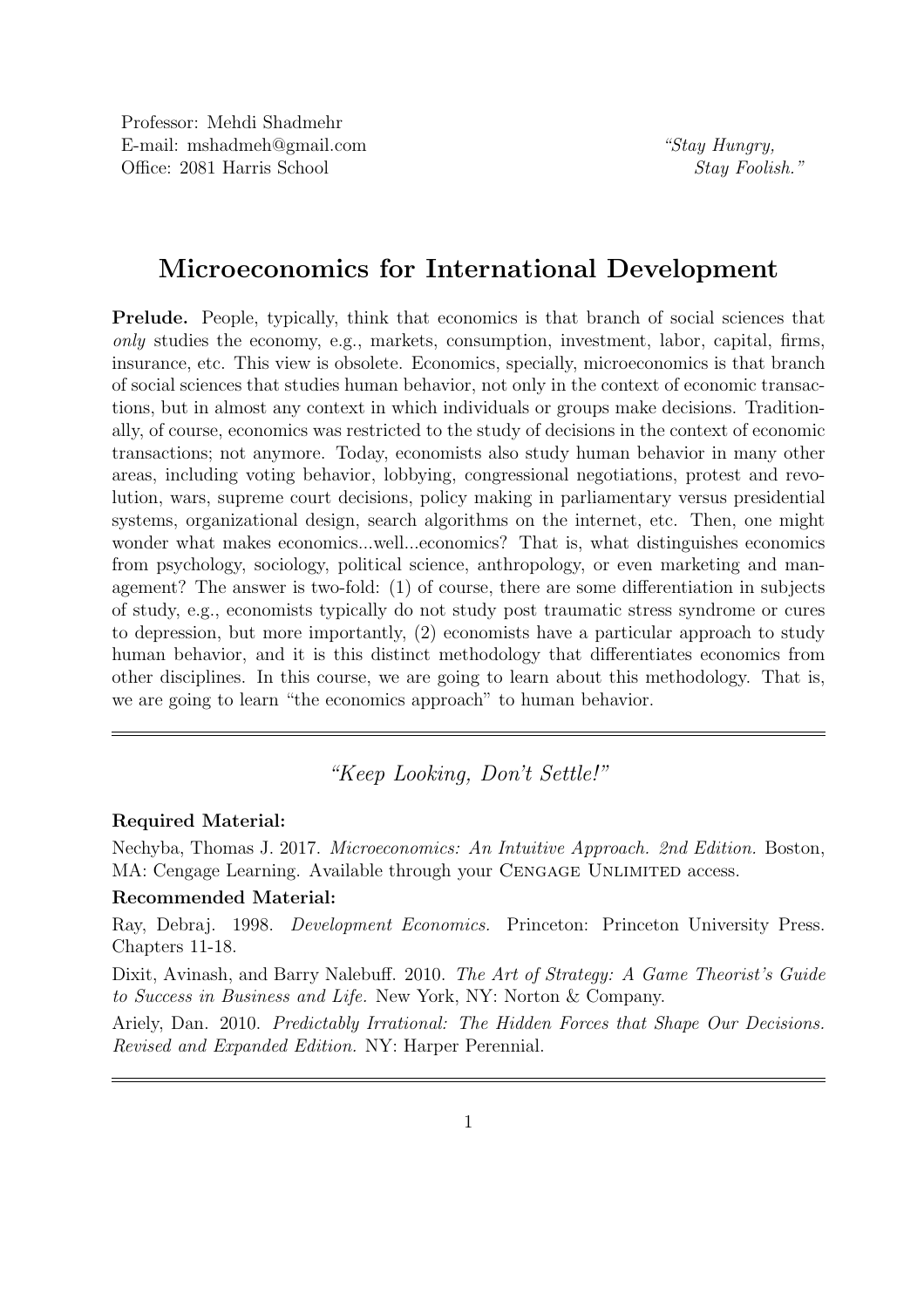## Grades...but

"The Only Way to Do Great Work Is to Love What You Do."

**Assignments** (72%): one per week for nine weeks **Final** (28%): as scheduled

We will have 10 weeks of classes and 19 lectures—the first week only has one class on Wednesday. There will an online assignment for each of the second to the tenth week. The assignment for each week is due on at Wednesday noon of the following week. Each assignment constitutes 8% of the total grade, summing up to 72%. There will be a final exam, which constitutes the remaining 28% of the grade.